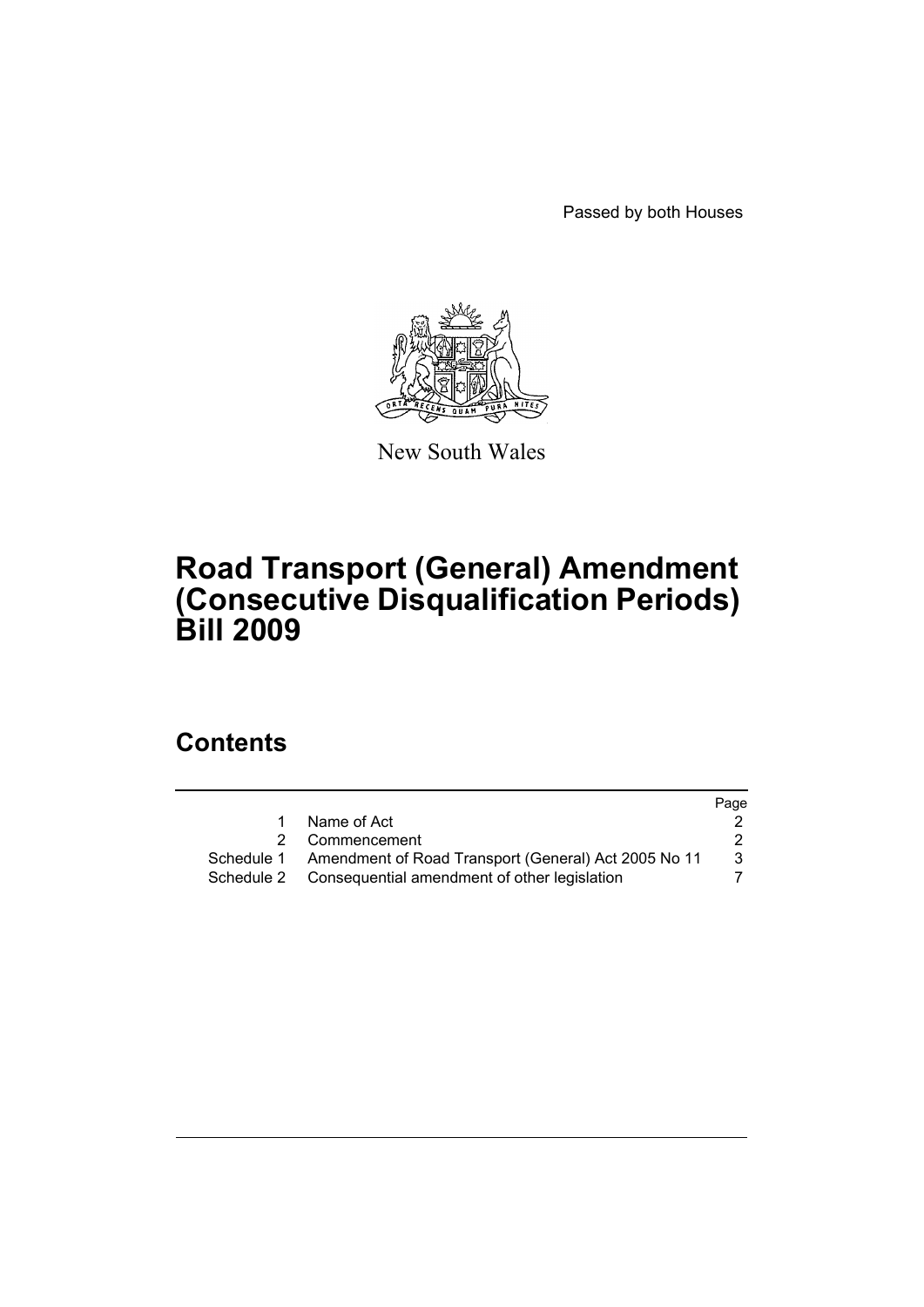*I certify that this public bill, which originated in the Legislative Assembly, has finally passed the Legislative Council and the Legislative Assembly of New South Wales.*

> *Clerk of the Legislative Assembly. Legislative Assembly, Sydney, , 2009*



New South Wales

# **Road Transport (General) Amendment (Consecutive Disqualification Periods) Bill 2009**

Act No , 2009

An Act to amend the *Road Transport (General) Act 2005* to make further provision for the commencement of consecutive driver licence disqualifications and to make consequential amendments to certain other legislation.

*I have examined this bill and find it to correspond in all respects with the bill as finally passed by both Houses.*

*Assistant Speaker of the Legislative Assembly.*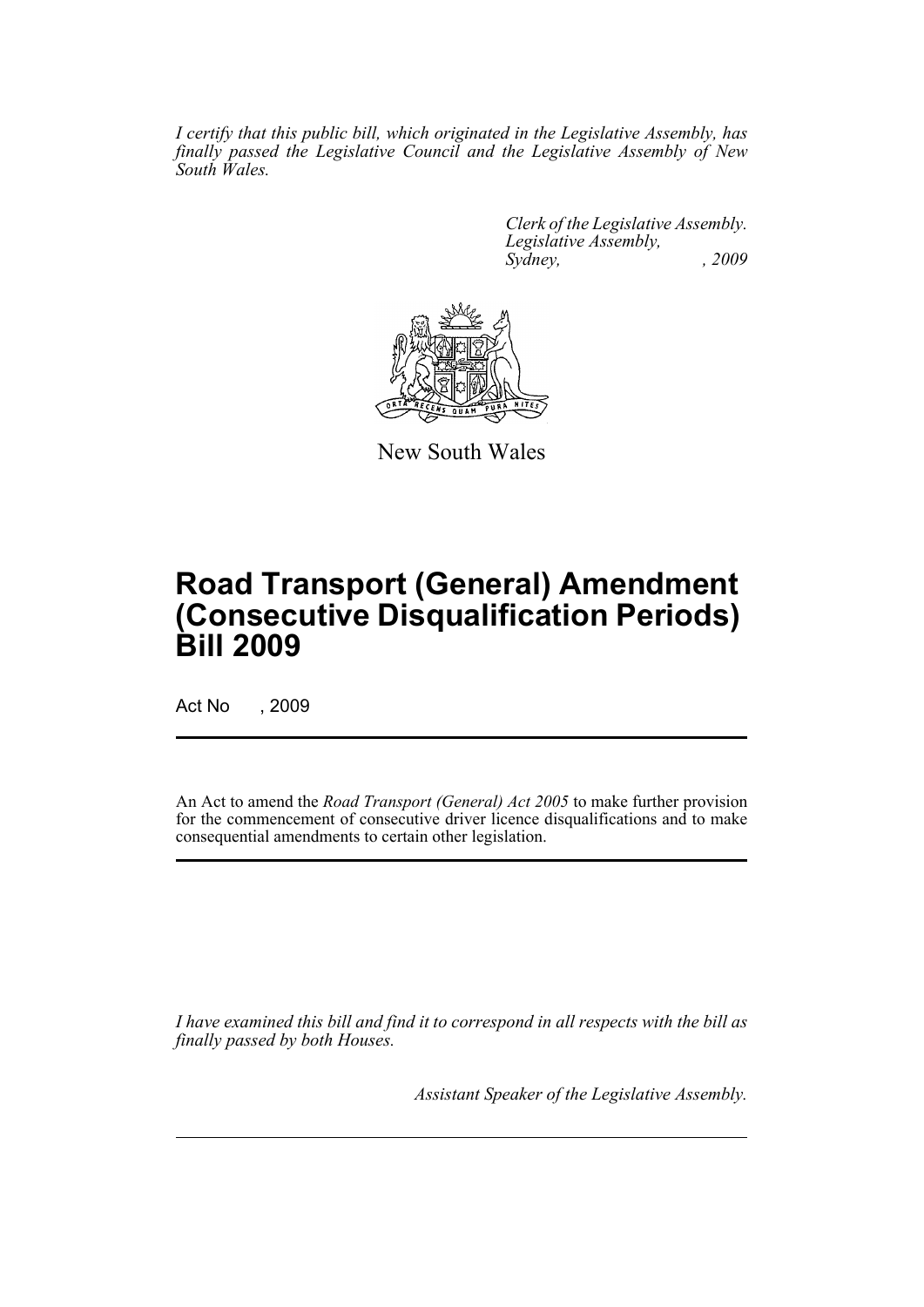### <span id="page-2-0"></span>**The Legislature of New South Wales enacts:**

## **1 Name of Act**

This Act is the *Road Transport (General) Amendment (Consecutive Disqualification Periods) Act 2009*.

## <span id="page-2-1"></span>**2 Commencement**

This Act commences on a day to be appointed by proclamation.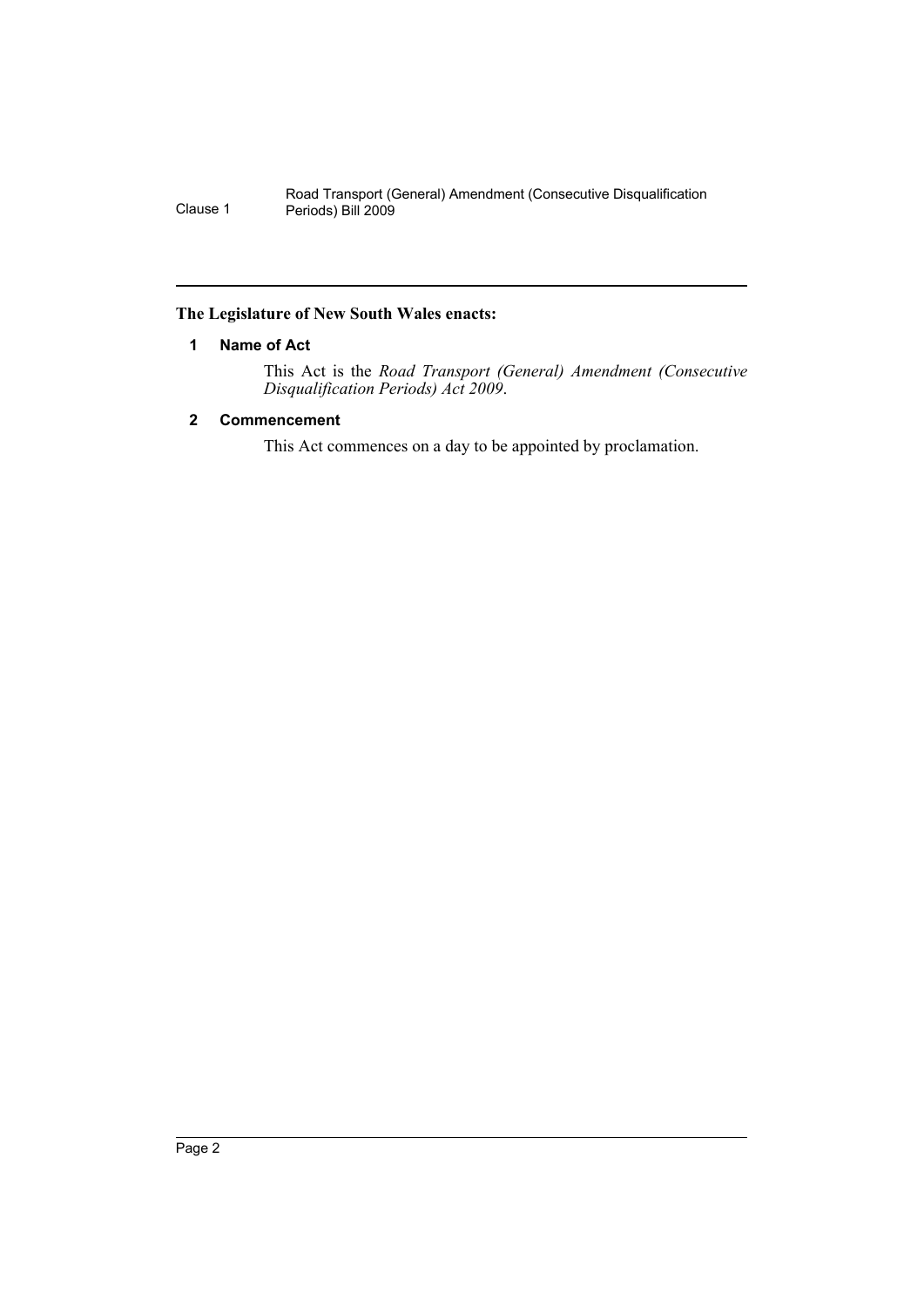Amendment of Road Transport (General) Act 2005 No 11 Schedule 1

# <span id="page-3-0"></span>**Schedule 1 Amendment of Road Transport (General) Act 2005 No 11**

#### **[1] Section 188A**

Insert after section 188:

#### **188A Bringing forward of consecutive disqualification periods to avoid orphan periods**

- (1) This section applies to a licence disqualification (an *orphan licence disqualification*) imposed on a person if:
	- (a) the licence disqualification is to be completed consecutively with another licence disqualification (the *primary licence disqualification*) for the person, and
	- (b) the primary licence disqualification ends prematurely because it is annulled, quashed or set aside, or is varied to shorten its period, before the date for its completion (whether or not the disqualification has already commenced), and
	- (c) the premature ending of the primary licence disqualification results in a period (the *disqualification orphan period*) during which the person would, but for this section, not be disqualified from holding a driver licence before the consecutive licence disqualification commences.
- (2) An orphan licence disqualification is taken by operation of this section (and without the need for a further order of a court):
	- (a) to commence at the beginning of what would otherwise have been the disqualification orphan period, and
	- (b) to be completed after the expiry of a period that is equivalent in length to the period that the licence disqualification would have been in force if it had commenced and ended as intended.

**Note.** Section 25A (1A) of the *Road Transport (Driver Licensing) Act 1998* provides that the driver of a motor vehicle who drives the vehicle during a period of licence disqualification the commencement and completion dates of which have been altered by operation of this section is not quilty of driving while disqualified unless the Authority has previously given written notice of the altered dates to the driver. However, the operation of this section in other contexts (such as when a person seeks to apply for a driver licence) is not affected.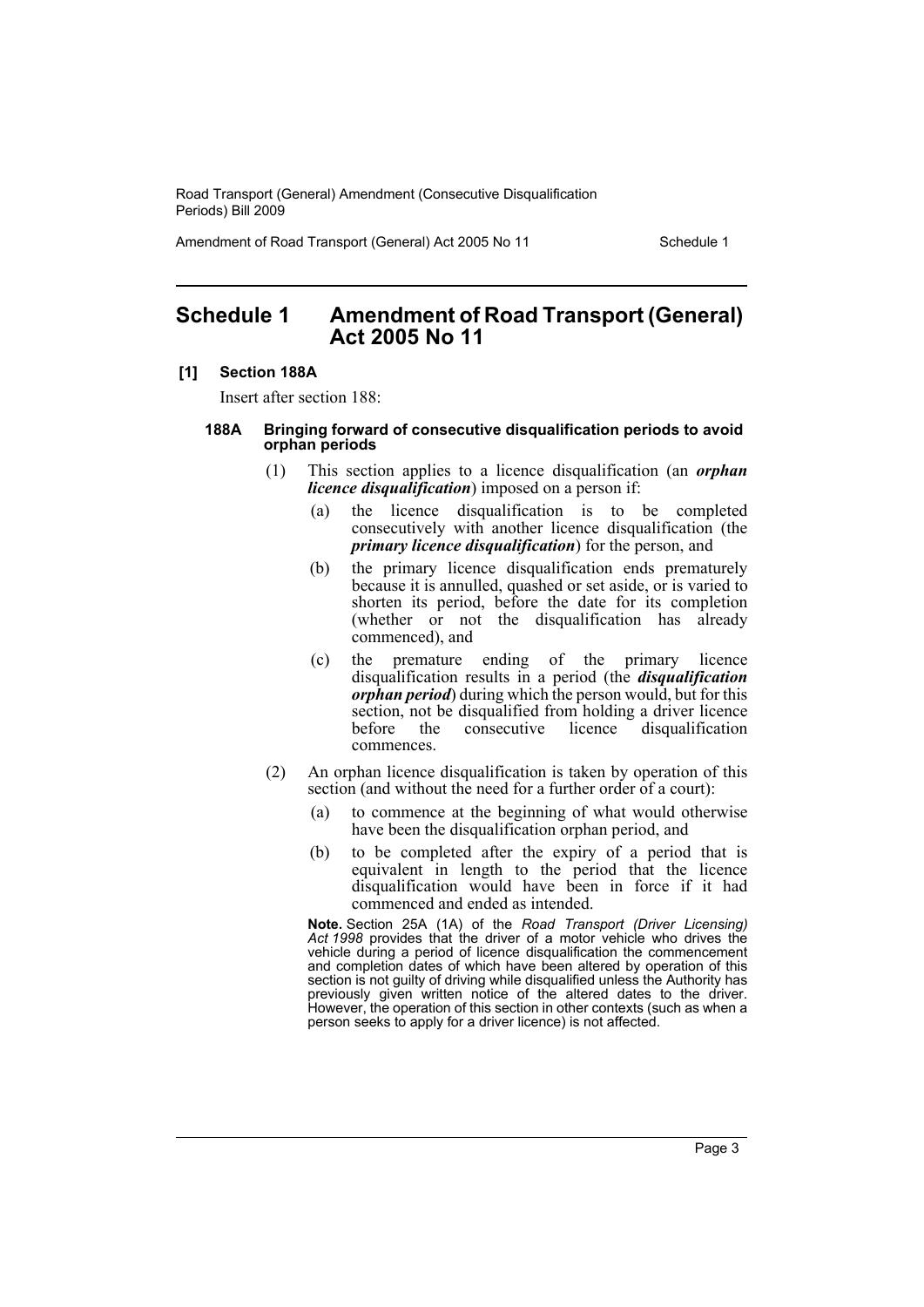- Schedule 1 Amendment of Road Transport (General) Act 2005 No 11
	- (3) If the operation of this section in bringing forward the commencement of an orphan licence disqualification would result in:
		- (a) any other licence disqualifications intended to be completed consecutively with any different licence disqualifications (whether or not the orphan licence disqualification) not having effect consecutively, or
		- (b) any other licence disqualifications intended to be wholly or partly completed concurrently with any different licence disqualifications (whether or not the orphan licence disqualification) not having effect concurrently,

the commencement and completion dates for each of those other licence disqualifications are also brought forward by operation of this section (and without the need for a further order of a court) to the extent necessary to ensure that they continue to have effect consecutively or concurrently, as the case may be.

- (4) If the primary licence disqualification is reinstated by a court (whether on appeal or otherwise) after this section operates to bring forward the commencement of the orphan licence disqualification, the balance of the reinstated primary licence disqualification remaining to be completed is, unless the court orders otherwise, to be completed:
	- (a) if only the commencement of the orphan licence disqualification is brought forward by operation of this section—immediately after the completion of that disqualification, or
	- (b) if the commencement of more than one consecutive licence disqualification is brought forward by operation of this section—immediately after the last of the consecutive licence disqualifications is completed.
- (5) For the purposes of this section, a licence disqualification is consecutive with another licence disqualification if it is to commence:
	- (a) when the other licence disqualification is completed, or
	- (b) on a date that coincides with the anticipated date for the completion of the other licence disqualification.
- (6) Nothing in this section limits any power that a court has:
	- (a) to make an order for licence disqualification (whether or not to be completed concurrently or consecutively with any other licence disqualification), or
	- (b) to annul, quash, set aside or vary a licence disqualification.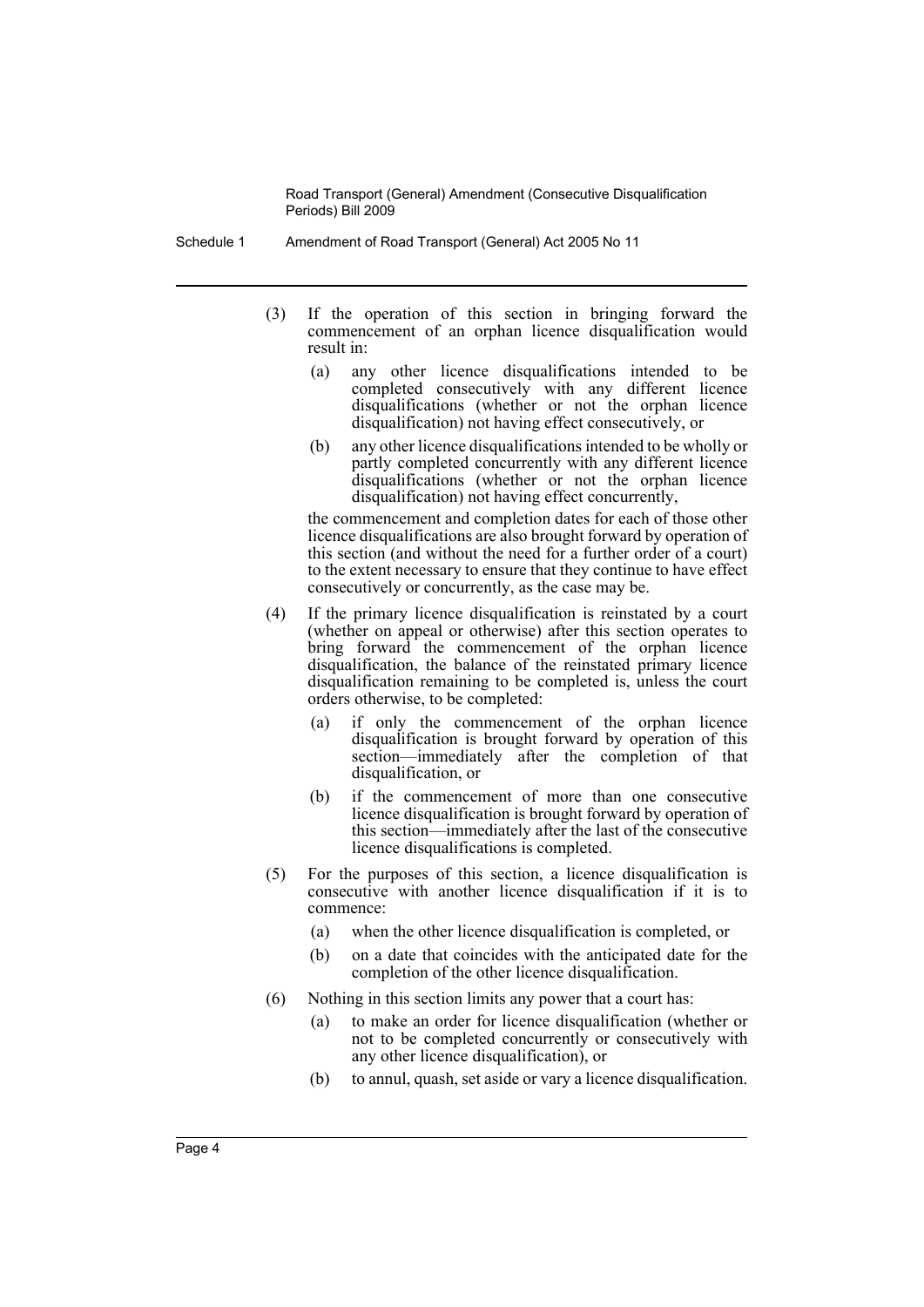Amendment of Road Transport (General) Act 2005 No 11 Schedule 1

- (7) This section has effect despite anything to the contrary in:
	- (a) the road transport legislation or any other Act or statutory rule, and
	- (b) any order of a court that imposes a licence disqualification (or a period for a licence disqualification) to which this section applies.
- (8) In this section:

*licence disqualification* means the disqualification of a person under the road transport legislation from holding a driver licence as a consequence of the person being convicted of an offence by a court (whether or not the disqualification is imposed by an order of a court).

#### **[2] Section 189 Effect of disqualification**

Omit "under the road transport legislation" from section 189 (1).

### **[3] Section 189 (1)**

Insert "under the road transport legislation" after "a person is disqualified".

#### **[4] Section 201 Period of disqualification of habitual traffic offender**

Insert at the end of section 201 (6):

**Note.** Section 188A brings forward a licence disqualification of a person that is to commence on the completion of a previous licence disqualification in circumstances where the previous licence disqualification ends prematurely resulting in the person ceasing to be disqualified for a period before the new licence disqualification commences.

#### **[5] Schedule 1 Savings, transitional and other provisions**

Insert at the end of clause 1 (1):

*Road Transport (General) Amendment (Consecutive Disqualification Periods) Act 2009*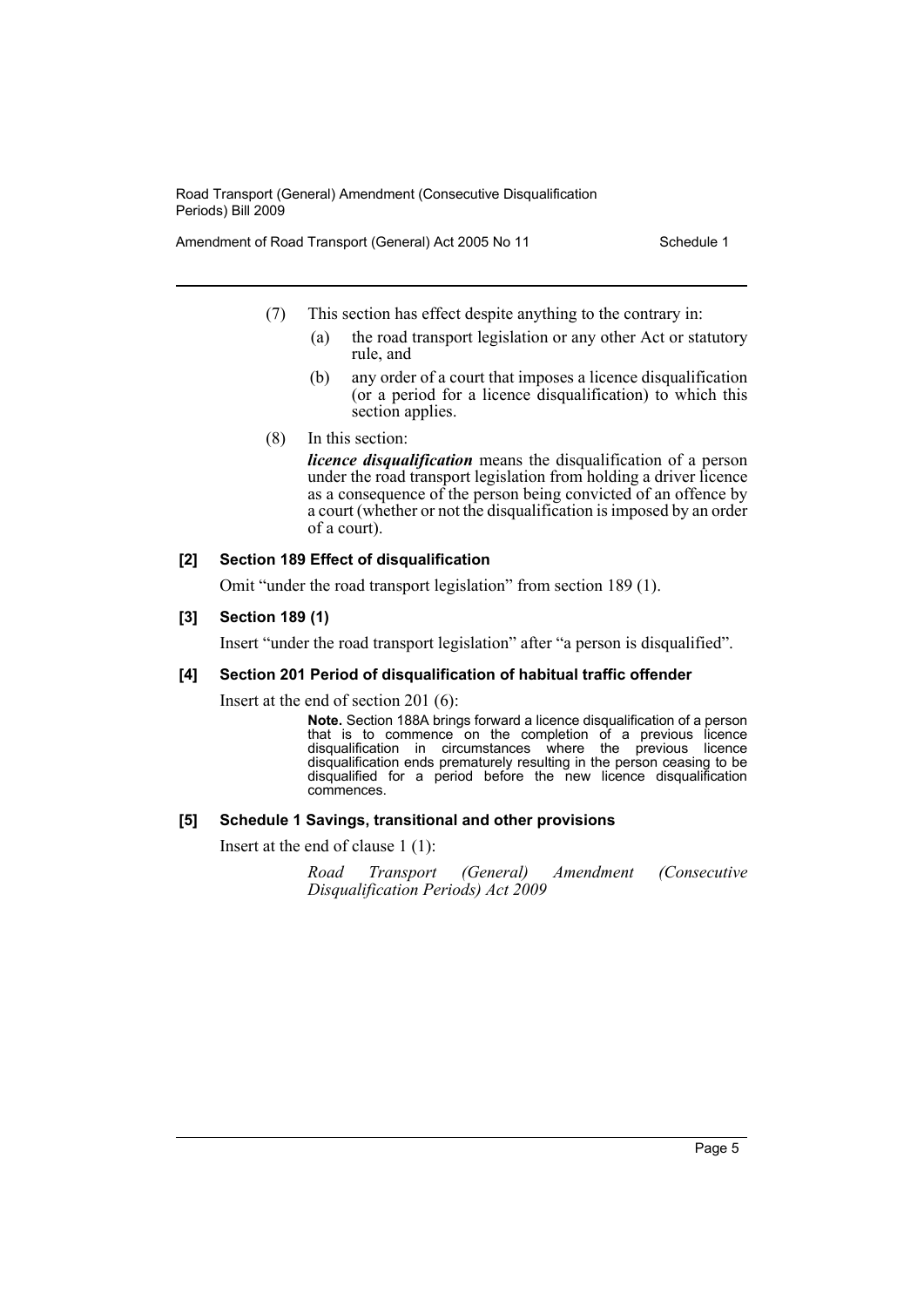Schedule 1 Amendment of Road Transport (General) Act 2005 No 11

### **[6] Schedule 1**

Insert at the end of the Schedule (with appropriate Part and clause numbers):

# **Part Provisions consequent on enactment of Road Transport (General) Amendment (Consecutive Disqualification Periods) Act 2009**

#### **Application of section 188A to certain existing licence disqualifications**

- (1) Section 188A (as inserted by the amending Act) extends to a licence disqualification (an *existing licence disqualification*) that:
	- (a) was imposed before the relevant day, and
	- (b) had commenced (or had not yet commenced) immediately before the relevant day.
- (2) If a disqualification orphan period in relation to an existing licence disqualification was already in existence immediately before the relevant day, section 188A (as inserted by the amending Act) applies in relation to that licence disqualification as if the disqualification orphan period for the purposes of that section had come into existence on the relevant day.
- (3) In this clause:

*amending Act* means the *Road Transport (General) Amendment (Consecutive Disqualification Periods) Act 2009*.

*disqualification orphan period* and *licence disqualification* have the same meaning as they have in section 188A (as inserted by the amending Act).

*relevant day* means the day on which the amending Act commences.